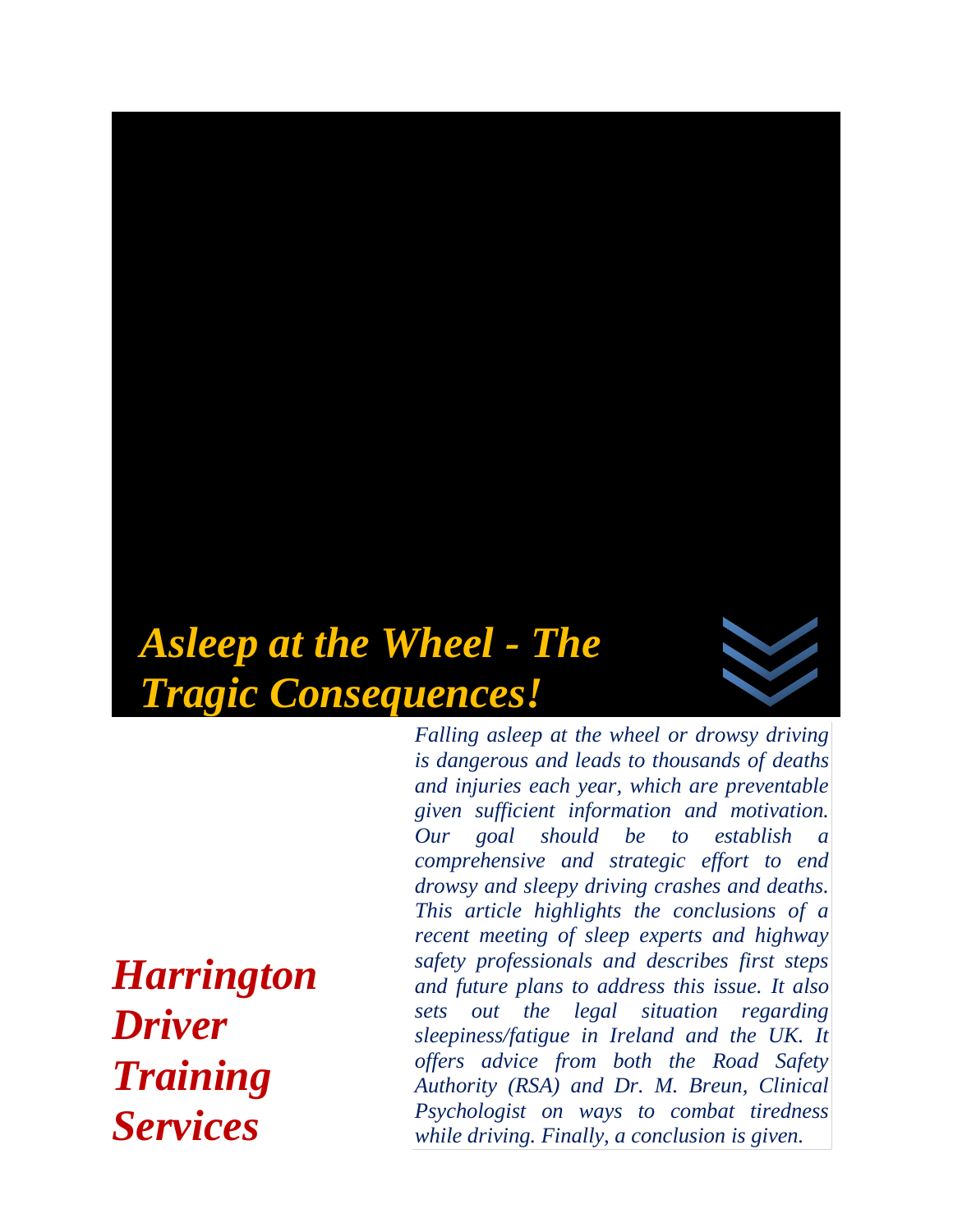*Asleep at the Wheel - The Tragic Consequences!*

*Tom Harrington LL B F Inst. MTD (August 2020*

*"We spend around one third of our lifetime sleeping, and that's because we need to. When we're not getting enough sleep we become a risk on the road to ourselves and others. Tiredness including drowsy driving is a contributing factor in between 16-20% of all road crashes in Victoria; Australia. It might surprise you to know that studies show someone who has been awake for 17 hours has the same level of impairment as someone with a blood alcohol concentration of 0.05. Many people think fatigue is only a problem for long-distance drives; however it is just as relevant for short-distance drives. People generally don't become fatigued from driving. Usually they are already tired when they get behind the wheel from long hours, shift work, lack of sleep, sleep apnoea or physically demanding roles". <sup>1</sup>*

#### *Introduction*

I

 $\overline{a}$ 

t's your nightmare scenario. You're making your way home late at night. It's a long drive and your eyes are feeling heavy and you're nodding off. You think that you should stop but you reason that you're almost home and you really The total contract the Technical Contract to get home before midnight. You think that you should stop but you reason that you're almost home and you really want to get home before midnight. You think that opening the windo up the radio might help. It doesn't. The next thing you know; you wake up in hospital. Police officers tell you that you veered into oncoming traffic and collided head-on with another vehicle, killing the driver. For just a split second you have fallen asleep and unfortunately that's all it may take to cause a potentially fatal accident. What you've experienced is a possible micro sleep (MS) which is a temporary episode of [sleep](https://en.wikipedia.org/wiki/Sleep) or drowsiness which may last for a fraction of a second or up to seven seconds or more, where an individual fails to respond to some arbitrary sensory input and becomes unconscious. Micro sleeps occur when an individual loses awareness and subsequently gains awareness after a brief lapse in consciousness, or when there are sudden shifts between states of [wakefulness](https://en.wikipedia.org/wiki/Wakefulness) and sleep. In behavioral terms, micro sleeps manifest as droopy eyes, slow eyelidclosure, and head nodding. We all hope to never be involved in such an accident but drivers take risks every day. 99% of the time there are no real consequences, but that 1% is all it may take to have disastrous consequences which may ruin lives.

<sup>&</sup>lt;sup>1</sup> Avoiding driver fatigue. Transport Accident Commission. iac.vic.gov.au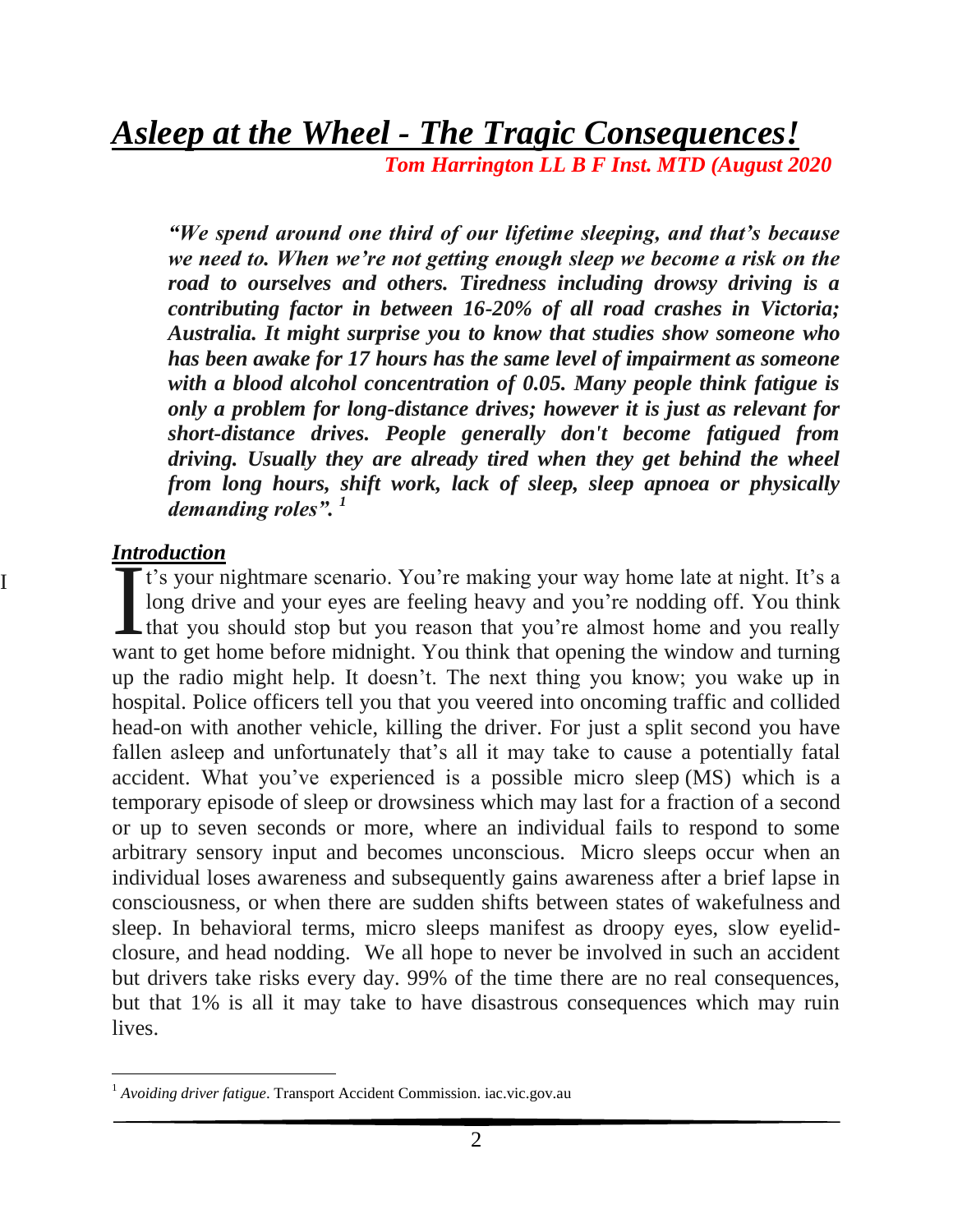The fast-paced, full-on schedules of most people's working week leave us feeling pretty tired. Yet, you've still got to make it through those long commutes and even longer road trips. However, when you find yourself tired or sleepy, driving can be deadly. If you've ever been driving and found yourself constantly yawning, missing turnings or unable to keep your head up and eyes on the road, then you're one of the many people at risk of falling asleep at the wheel. It's a scenario that prompts several questions about culpability given that there can be no *mens rea* (guilty mind - criminal intent) when someone is asleep. But make no mistake; falling asleep at the wheel can have serious legal ramifications.

#### *Drowsiness*

l

*Beirness, Simpson, & Desmond (2005)* <sup>2</sup> defined drowsiness or sleepiness as an urge to fall sleep as the result of a biological need, and a physiological state of the body that is irresistible due to the lack of sleep. It was suggested that sleepiness was the second most frequent reason for both single and multiple motor vehicle crashes, where drinking and driving was the most frequent cause *(Dingus, Hardee, & Wierwille, 1987).* <sup>3</sup> According to *Akerstedt and Haraldsson (2001)*, 4 sleeprelated crashes are often found more severe and fatal. Actually, a survey study found that a majority of respondents(58.6%) admitted driving while tired or drowsy, 14.5% admitted having fallen asleep while driving over the past year, and nearly 2% were involved in crashes due to fatigue or drowsy driving in Ontario (Vanlaar, Simpson, Mayhew, & Robertson, 2008).<sup>5</sup> It was also reported that 2.6% of the drivers who involved in fatal crashes were drowsy, ill, fatigued, asleep, or blackout in 2011 (FARS, 2011). Therefore, the threat of drowsy driving is very serious to traffic safety. The risk of drowsiness has been explored by *Shinar (1978).* <sup>6</sup> He argued that when people are drowsy, their capacity to process information is limited, not in the amount of information to see and to attend, but in the rate at which people process the information. The total amount of attentional capacity could be distributed among various driving and non-driving tasks in a drowsy driver. For example, a driver would be more attentive after a good night's sleep; on the reverse side, lack of sleep will decrease the driver's attentional capacity, slow down reaction time, reduce awareness, and impair judgment.

<sup>2</sup> Beirness, Simpson, & Desmond (2005). *The road safety monitor 2004. Drowsy Driving*. Ottawa, Ontario: Traffic Research Foundation.

<sup>3</sup> Beirness, Simpson, & Desmond (2005). *Detection of models for onboard detection of driver impairment.* Accident Prevention and Analysis. . 19, 271-283.

<sup>4</sup> *International consensus on fatigue and the rise of traffic accidents: the significance of fatigue for transportation safety is underestimated.* Lakartidningen, 198 (25), 3014-3017.

<sup>5</sup> (Vanlaar, Simpson, Mayhew, & Robertson, 2008)*. Fatigue and drowsy driving: a survey of attitudes opinions and behaviours.* Journal of Safety Research, 39 (4), pp.303-309.

*<sup>6</sup>* Shinar, David (1978). *Psychology on the road: The human factor in traffic safety*. Wiley, New York.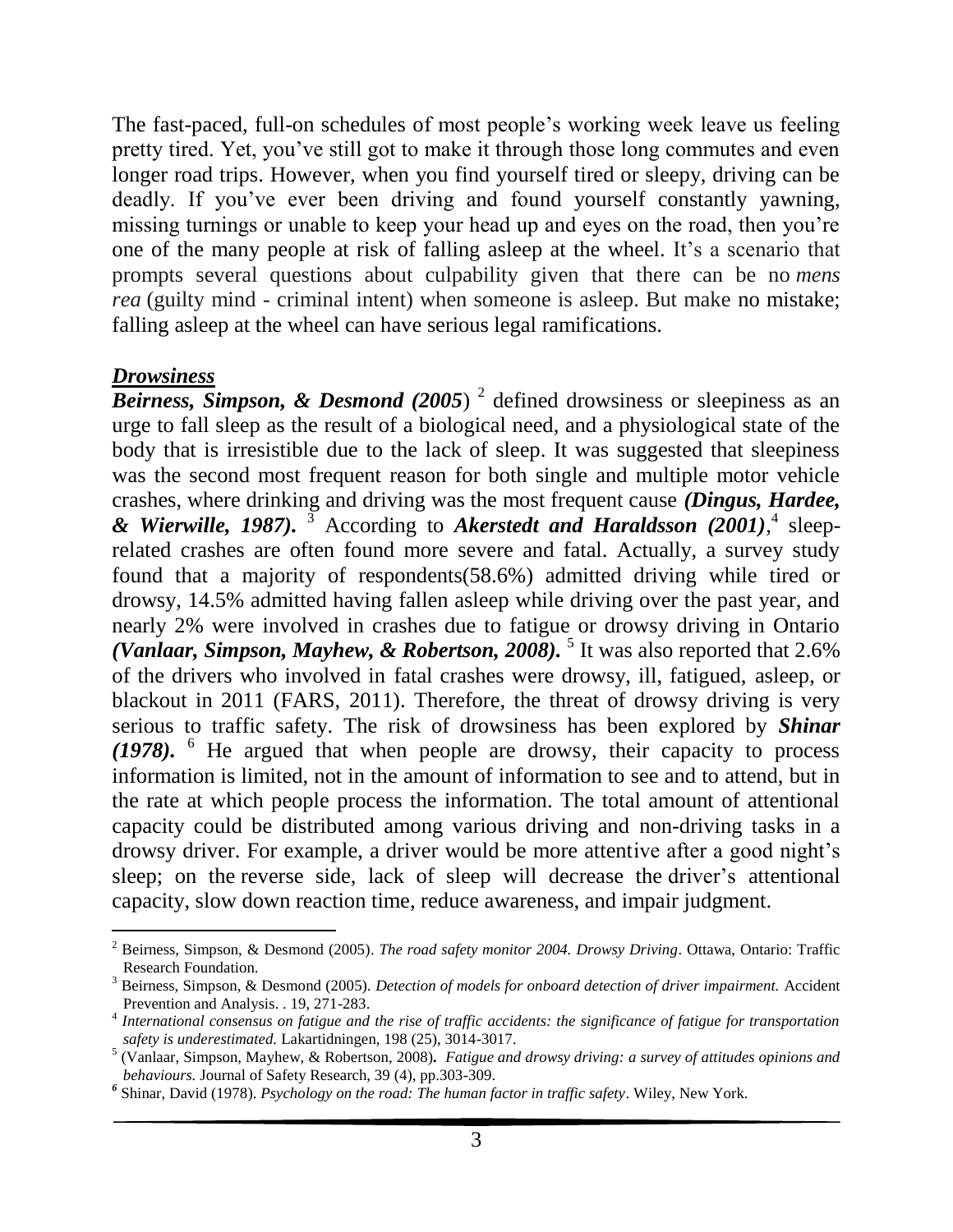This helps explain why crashes are often more severe under drowsy driving conditions. In addition, *Romer* (2003)<sup> $7$ </sup> found that those who were involved in drowsy driving also had tendencies towards sensation-seeking, impulsive decisionmaking, and low parental supervision.

## *Higher Impact Speed*

Throughout Europe, falling asleep whilst driving accounts for around 20% serious collisions under monotonous driving conditions – this incidence rises to around half of the collisions on UK motorways early morning, during the daily trough of our body clock, between two and 6 am. Sleep-related collisions are worse owing to the higher impact speed, and thus are more likely to result in death and serious injury. Many of these collisions are work-related (e.g. trucks, goods vehicle and company car drivers). Around half are caused by healthy men under 30 years old especially when driving in the small hours of the morning, compounded by driving well beyond usual bed-time. These younger drivers not only take more risks in driving sleepy, believing that that they are 'good drivers', but don't realize that sleep loss is more profound in its effects at their age. Drivers on night-shift work and driving home after night-shifts are also particularly vulnerable especially during the first night of a night shift. Older drivers are also more susceptible midafternoon during another dip in the body clock, which becomes more evident beyond about 60 years of age.  $8^{\circ}$ 

#### *Sleep Does Not Occur Spontaneously*

'Highway hypnosis' does not exist. One cannot be hypnotized by the roadway – it is sleepiness. 'Driving without awareness' – unable to remember driving for the last 10 minutes or so, is not a sign of falling asleep, merely that the driver was probably on a familiar route with the mind on other matters; still competent to drive. This happens to us when watching a dull TV programme or reading a newspaper, to the extent that nothing may be remembered, but we are still alert to any new stimulus. <sup>9</sup> With the possible exception of certain clinical conditions (e.g. narcolepsy), sleep does not occur spontaneously from an alert state. There is a feeling of (often profound) sleepiness beforehand. It is not possible to be alert one minute and asleep the next. Sleep is portended by a feeling of increasing sleepiness. However, despite being very sleepy, drivers, especially young male adult drivers will often deny the likelihood of actually falling asleep and believe that they can successfully fight sleep.

l <sup>7</sup> *Reducing adolescent risk: toward an integrated approach*. Sage Press. Thousand Oaks.CA. pp.1-8.

<sup>8</sup> Jim Horne. *Falling asleep at the wheel*. Loughborough Sleep Research Centre. www,environ.ie/en/...

<sup>9</sup> Jim Horne. *Falling asleep at the wheel*. Loughborough Sleep Research Centre. www,environ.ie/en/...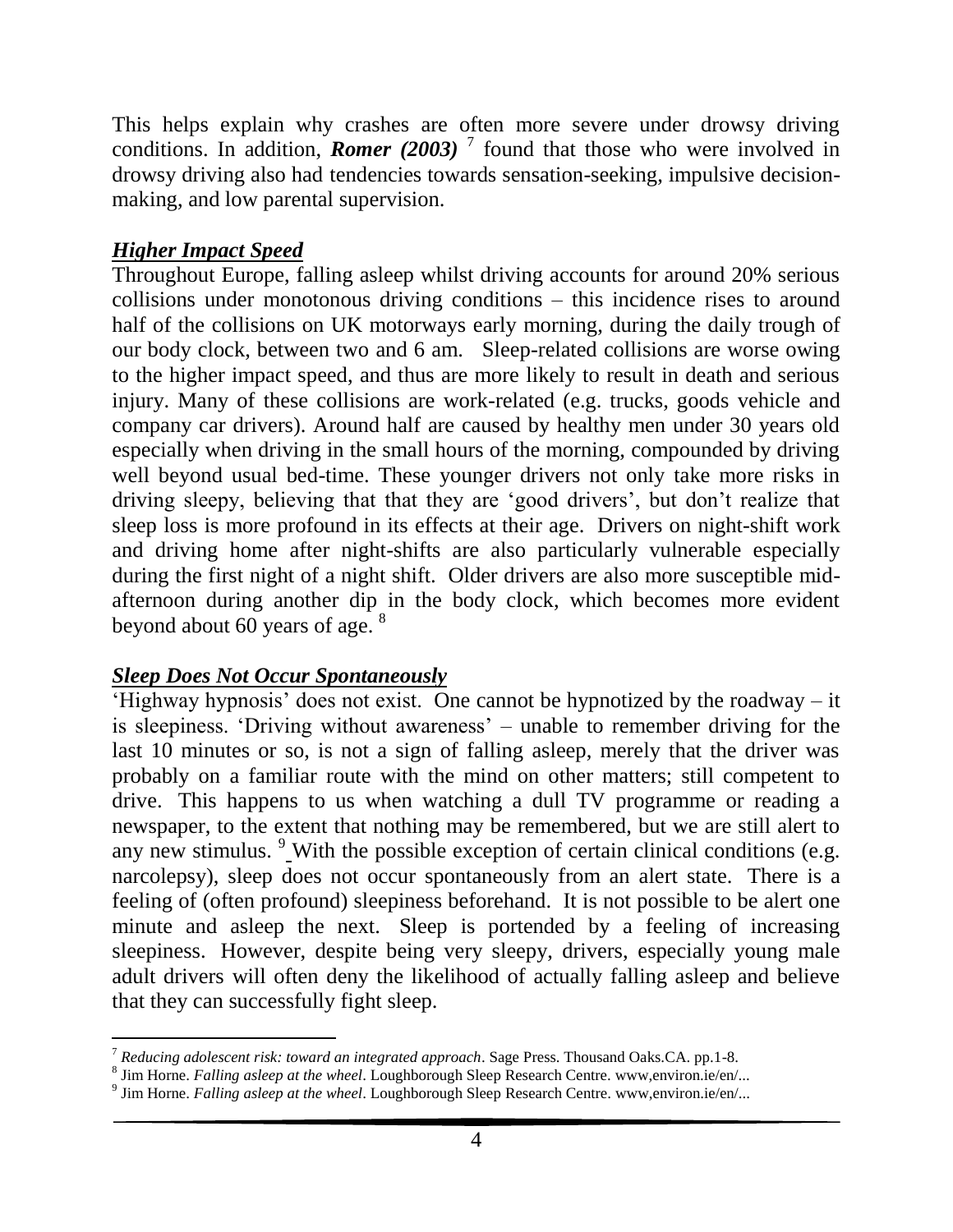Research has shown unequivocally that drivers who fall asleep in the small hours of the morning declare beforehand that they felt sleepy. They reach a point of 'fighting sleep' by performing acts such as opening the window (for fresh air), turning up the radio, stretching etc, which by the very nature of these acts must demonstrate to the driver that they are sleepy. Sleep is a dangerous state, and all living organisms are provided with behaviours necessary to ensure that they do not fall asleep spontaneously, and have forewarning to allow them to reach a place of relative safety. Sleepiness itself clouds ones memory, and it is common for sleepy drivers to have little subsequent recollection of the sleepiness, let alone having then fallen asleep at the wheel. Sleepy drivers do know at the time that they are sleepy. This phenomenon applies to us all, as few of us can remember how sleepy we were before bed-time last night and, particularly, when this became noticeable. The same applies to hunger and thirst – we can seldom remember either in any detail a few hours after a meal or drink, even though it was clear at the time that we were hungry or thirsty. The reason is that the human brain does not have the capacity to remember such pointless information after the consummatory acts of sleeping, eating and drinking. Sleepiness can also impair a driver's perception of the risk they are undergoing, creating a feeling of optimism about driving capability. When a driver feels the need to open the window, turn up the radio etc, then this is the time to stop driving and take a break. <sup>10</sup> *(Did you know it is possible to sleep with your eyes wide open Ed.)*

#### *Micro Sleeps*

Falling asleep at the wheel culminates in a series 'micro sleeps', typified by slow closure of the eyelids followed by slow opening (also called 'eye-rolling'), usually lasting about 5-7 seconds in total, but this can be for much longer as micro sleeps progress (see below). Needless to say the eyes are unseeing, the brain is in light sleep and steering movements cease and the vehicle may drift (see above). If the driver wakes up in time there will be momentary confusion and sudden, violent braking and/or steering correction. The driver may become more alert for a while; often only for a minute or so, when another micro sleep(s) appears. The process repeats itself, with micro sleeps becoming longer and, maybe, a collision. Sometimes, in sleepy drivers determined to stay awake, micro sleeps appear (as before) without eye closure, but with a blank, trance-like staring through the windscreen. Again, the eyes are unseeing. 'Head nodding' does not always occur during micro sleeps as the inclination of the driver's seat and the driver's posture may counteract this tendency.

 $\overline{a}$ <sup>10</sup> Jim Horne, Loughborough University, Sleep research centre. *Falling asleep at the wheel.* jimhorne.co.uk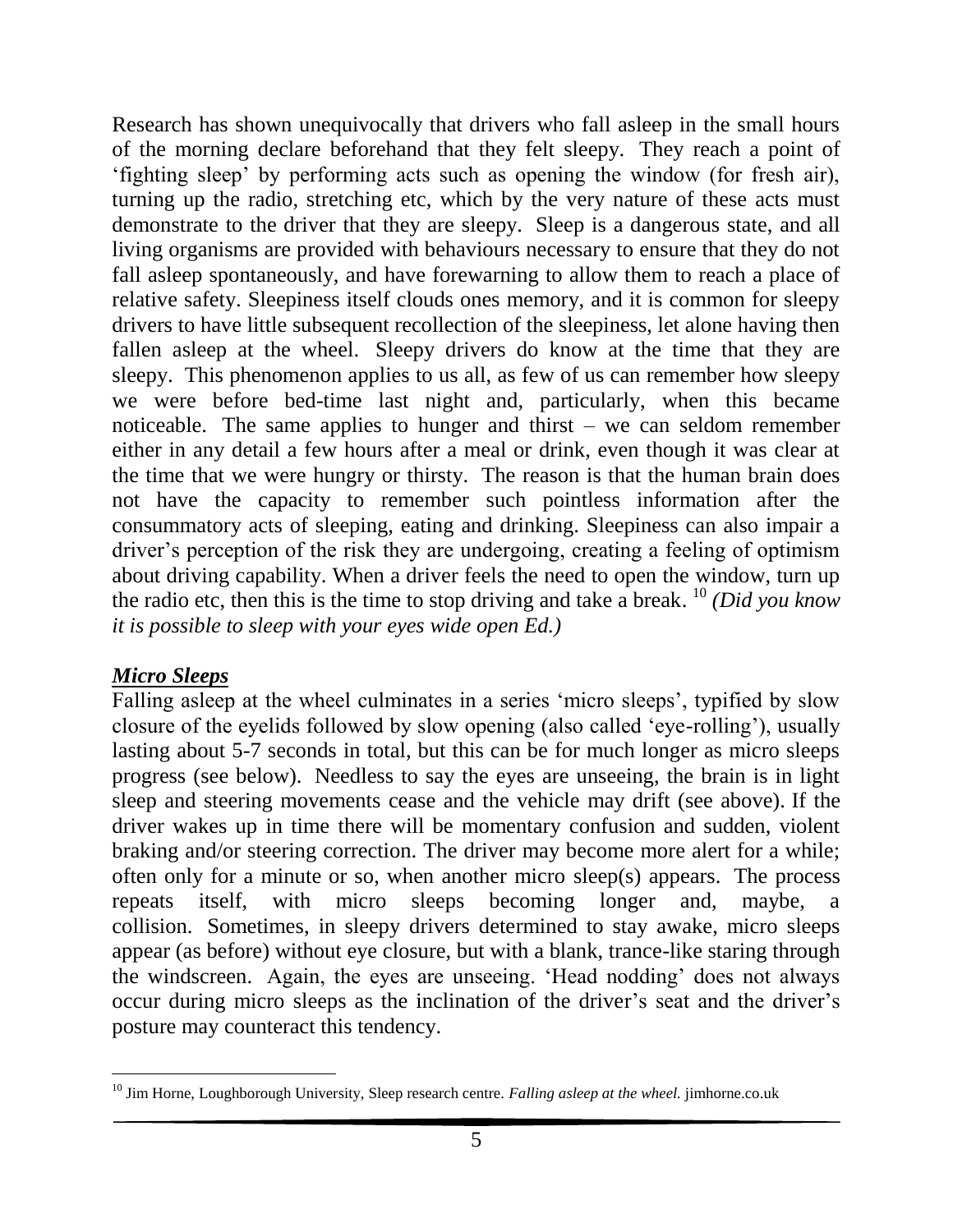#### *Neurobiological Need to Sleep*

In the literature many definitions are used for fatigue. The concepts of "fatigue", <sup>11</sup> "sleepiness" and "drowsiness" are often used interchangeably. Sleepiness is an aspect of fatigue which is perhaps easiest to define. Sleepiness can be defined as the neurobiological need to sleep *(NHTSA, 2001),* <sup>12</sup> resulting from physiological wake and sleep drives *(Johns, M. W. 2000)*.<sup>13</sup> Fatigue has been, from the beginning, associated with task performance. In addition, fatigue also has a psychological meaning, for example, not having the energy to do anything and a subjectively experienced reluctance to continue with a task *(Brown, 1994).* <sup>14</sup> Thus, sleepiness is the drive for sleep while fatigue can be seen as a signal from the body that we should end the on-going activity whether it is physical activity, mental activity or just being awake. Although the causes of fatigue and sleepiness may be different, the effects of sleepiness and fatigue are very much the same, namely a decrease in mental and physical performance capacity. There are many diverse sources and forms of fatigue as well as many endogenous and exogenous factors that influence its effects and intensity. Therefore, future studies need to use a more comprehensive conceptualization of fatigue in a multidisciplinary research setting according to *(Smolensky et al., 2011).* <sup>15</sup>

#### *The Sleep Awake Cycle*

Sleep provides the body and mind with the necessary time to rest, recuperate and reenergize for the next day. In the adult general population, seven to eight consecutive hours are considered a healthy length of time spent asleep. During the wake period, signs of sleepiness indicate the likelihood of falling asleep. Sleep and wakefulness are essentially determined by two independent regulatory mechanisms: the 'body clock' and 'sleep pressure' (also known as sleep homeostasis): the body clock, physically located in the brain, is responsible for 24 hour rhythms, known as circadian rhythms, which control several functions including sleep and wakefulness.

 $\overline{a}$  $11$  Fatigue is a lingering or continuing tiredness that is constant and limiting. With fatigue, you have unexplained, persistent and relapsing exhaustion. It's similar to how you feel when you have the flu or have missed a lot of sleep over a period of time. If you have chronic fatigue or systemic exertion intolerance disease (SEID), you may wake up in the morning feeling as though you had not slept at all. *How tired is too tired.* webmd.com. (Last accessed 17 August 2020).

<sup>&</sup>lt;sup>12</sup> NHTSA (2001) *Drowsy driving and automobile crashes*. Report of the NCSDR/NHTSA expert panel on driver fatigue and sleepiness. National Highway Traffic Safety Administration NHTSA, Washington DC. [http://www.nhtsa.dot.gov/people/injury/drowsy\\_driving1/Drowsy.html](http://www.nhtsa.dot.gov/people/injury/drowsy_driving1/Drowsy.html)

<sup>&</sup>lt;sup>13</sup> Johns M. W. (2000). *A sleep psychologist's view of drowsy driving*. Transportation Research Part F, 3, pp. 241-249. ec.europa.eu

<sup>&</sup>lt;sup>14</sup> Brown, (1994), Driver fatigue, ergonomics.1994, pp.298-314. ec.europa.eu

<sup>&</sup>lt;sup>15</sup> Smolensky, Michael H. *et al* (2011). *Sleep disorders, medical conditions and road accident risk. Accident analysis & prevention*. researchgate.net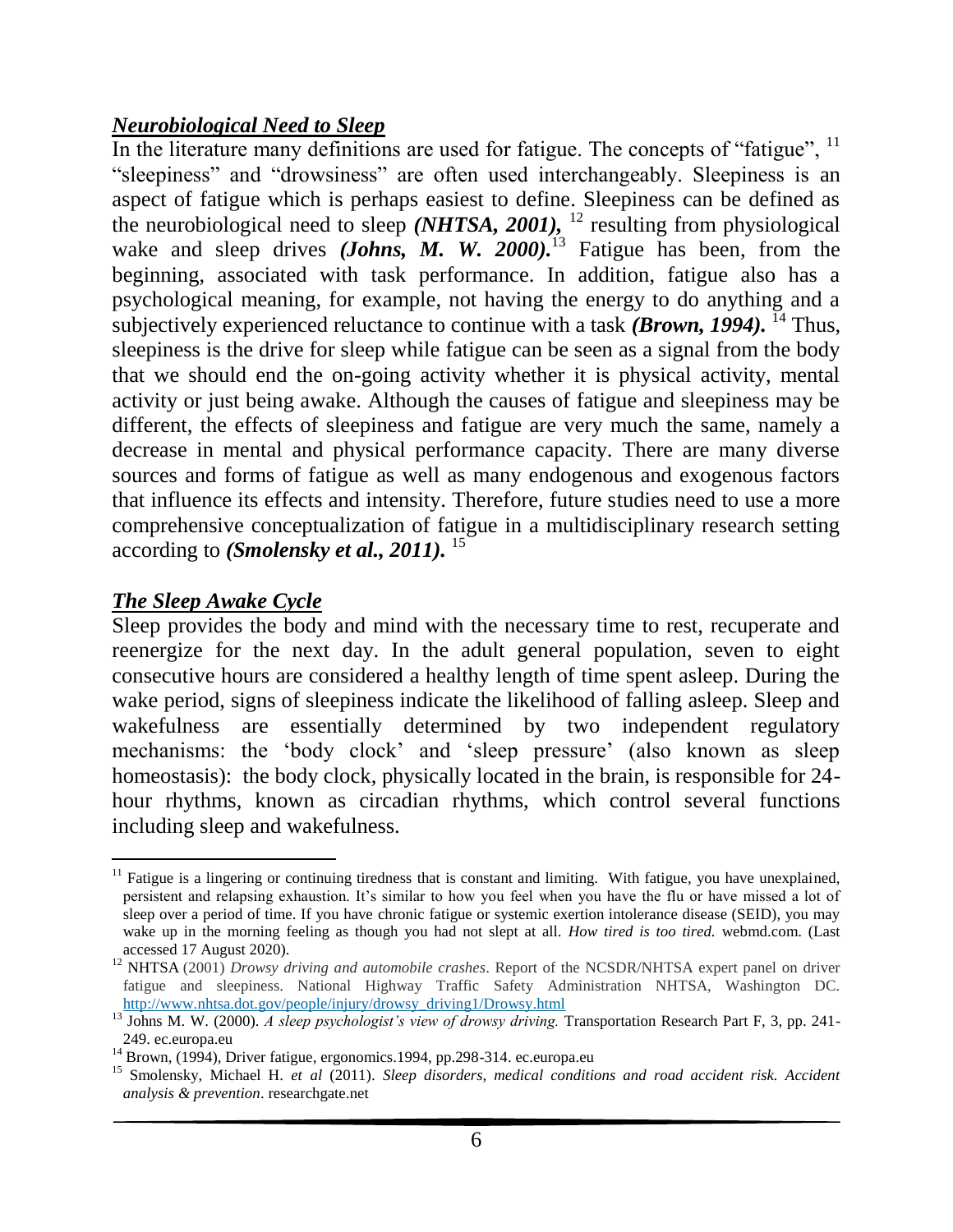The circadian rhythm in sleepiness peaks in the early hours of the morning (2-6 am), with another rise mid-afternoon (2-4 pm). Sleep pressure is the amount of fatigue that accumulates progressively throughout the day, due to daytime cerebral/mental activity mainly. As waking duration increases, sleep pressure increases, which progressively increases the feelings of daytime sleepiness. The sleep/wake cycle is thus a response to the dynamic balance between both regulatory mechanisms. On top of these integrated factors of influence, sleepiness can be influenced by a variety of external factors, which tend to add up exponentially. Behavioural factors (such as a disturbed sleep-wake schedule), sleep disorders (for instance sleep apnoea syndrome), drugs (for instance hypnotics or anxiolytics) or alcohol intake –all account for increased sleepiness. When drivers are affected by sleepiness or fatigue, their performance can become seriously impaired, especially at attention and decision-making. They are prone to a loss of alertness, difficulty keeping their eyes in focus, loss of concentration and wandering

### *Impaired Cognition & Performance*

Sleepiness is an inescapable biological phenomenon with profound effects on the mind and body. Whether sleepiness is caused by sleep restriction due to a baby crying all night, a late shift at work, a teenager staying up with friends, or a long fatiguing drive to a relative's house for the holidays—the negative ramifications are ubiquitous and include: impaired cognition and performance, automobile crashes, accidents at work, and other physical and mental health consequences. Most importantly, the longer someone remains awake—especially during the night and early morning—the more likely the negative outcomes become. Much like alcohol, sleepiness can seriously affect driver performance. But unlike alcoholimpaired driving, every member of the motoring public has probably driven drowsy at some point in their life—and for many this has occurred on multiple occasions. Drowsy driving contributes to motor vehicle crashes in one of two ways. The first, and most obvious, is a driver falling asleep and running off the road or into another car or obstacle. Even a brief intrusion of sleep while driving can lead to serious consequences. The second involves the decrements in cognition and behavior that impair driving skill and increase accident risk.

# *"To Get More & Better Sleep,"*

The lack of sleep leads to attentional lapses and poor decision making.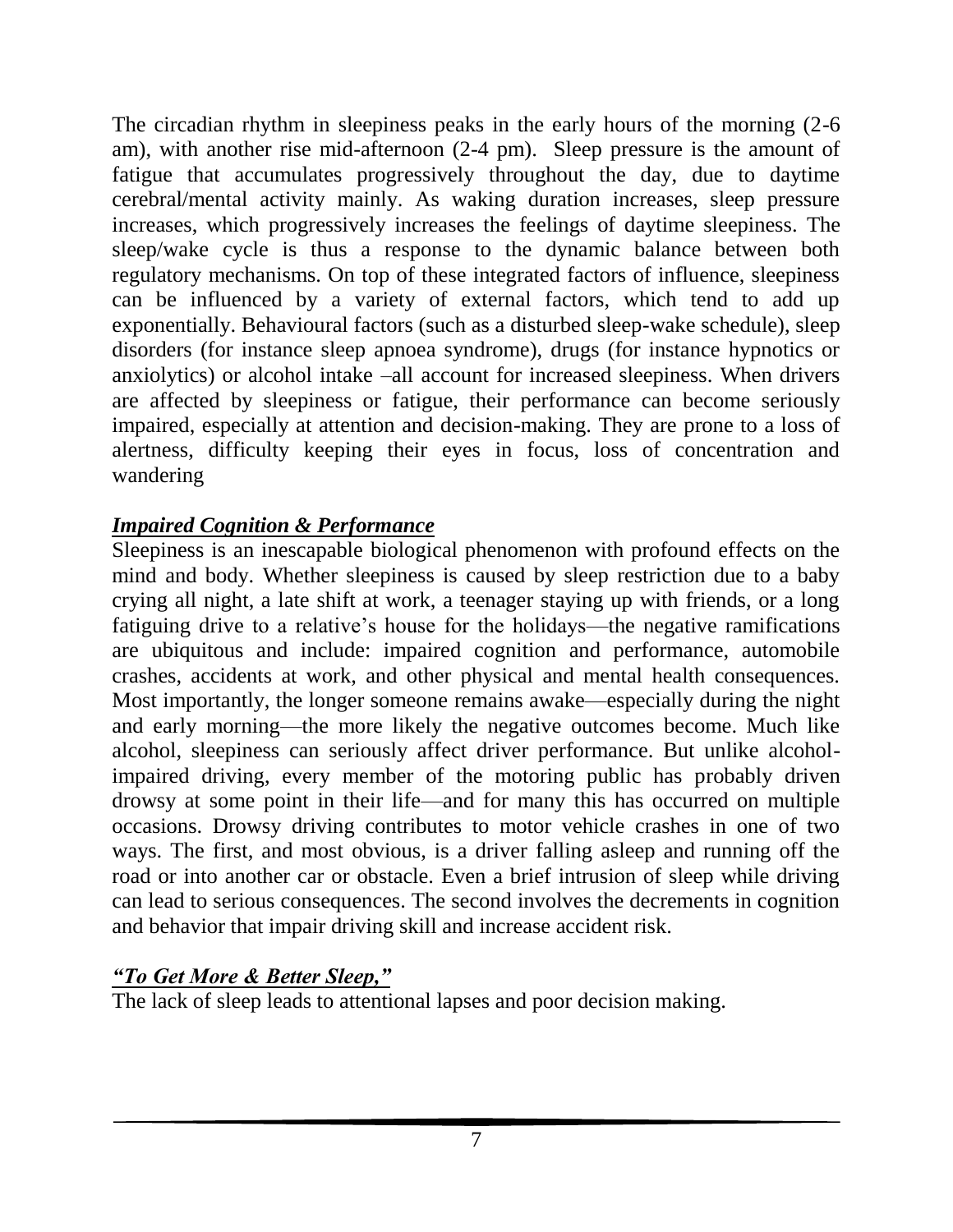A recent study objectively measured driving performance in a car on a vehicle testtrack following a night-shift. <sup>16</sup> In addition to multiple significant indicators of drowsiness, the participants also made significantly more lane excursions, experienced more near-crash events, and had their drives terminated by experimenters because of failure to maintain safe control of the vehicle more frequently than a control group. Several studies over the last two decades estimated time frame–specific, self-reported prevalence of falling asleep while driving. Insufficient sleep has serious effects on safety, health, and quality of life. While the solution, "to get more and better sleep," is simple, garnering public attention is difficult when societal values seldom align with getting sufficient sleep. In the modern 24/7 economy with an emphasis on work, growing commutes, and expanding channels of communication and entertainment, many people find it difficult to get the sleep they need.  $^{17}$  Effectively dealing with the problem requires a broad change in societal norms involving sleep in general and attitudes about drowsy driving in particular. Over the last two decades public and private organizations have made a number of attempts to address drowsy and sleepy driving. These efforts include: stakeholder meetings, public information campaigns, development of detection and alerting technology, revised hours-ofservice regulations for commercial drivers, workplace fatigue management programmes, and passage of laws to address the issue. These programmes, technologies, regulations and laws have contributed in varying degrees to reducing drowsy driving. However, effective strategies are lacking that address the problem among the general driving public. The traffic safety community has developed effective methods to change behavior related to drinking and driving, seat belt use, and other safety risks, but this community has lacked the scientific foundation necessary to address drowsy driving in an effective, widespread and organized manner. Meanwhile the sleep science community has long recognized the criticality of drowsy driving but has lacked techniques for achieving nationwide change in driver behavior. What is needed to change the national conversation on drowsy driving is a coordinated effort involving the traffic safety and sleep/circadian science communities.

 $\overline{a}$ 

<sup>16</sup> Lee, M. L. *et a*l. *High risk of near-crash driving events following night-shift work*. Proc Natl Acad Sci USA. 2016; 113 (1): 76-181

<sup>17</sup> Lee, M. L. *et a*l. *High risk of near-crash driving events following night-shift work*. Proc Natl Acad Sci USA. 2016; 113 (1): 76-181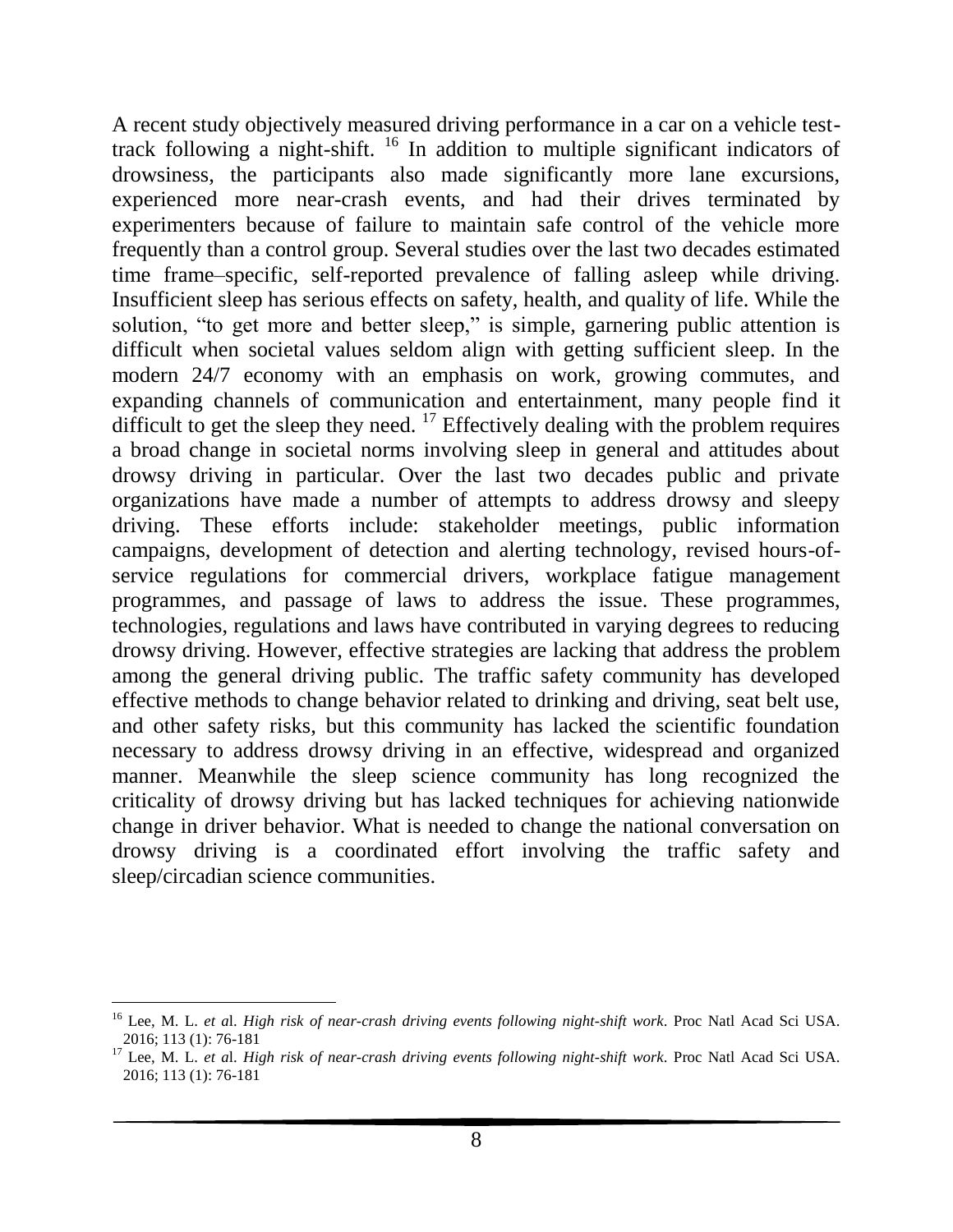#### *Irish Legislation & the RSA*

Under s.53-(1) Road Traffic Act 1961,

*"A person shall not drive a vehicle in a public place at a speed or in a manner which, having regard to all the circumstances of the case (including the nature, condition and use of the place and the amount of traffic which then actually is or might reasonably be expected then to be therein) is dangerous to the public.* 

In Ireland it is an offence to drive dangerously in a public place and that includes falling asleep at the wheel. If you're convicted of dangerous driving, you could be fined up to  $\epsilon$ 5,000, or be imprisoned for up to six months or both. If you are convicted of dangerous driving causing death or serious bodily harm, you could be fined up to  $\epsilon$ 20,000 and imprisoned for up to 10 years or both. According to the Road Safety Authority (RSA), you should never drive if you're fighting sleep. Because when you start fighting sleep at the wheel, you're impairment is as dangerous as driving over the legal alcohol limit. Their advice is: <sup>18</sup>

- Stop and take a nap for 15 minutes.
- To really make the most of your break take a caffeine drink before the nap (150mgs of caffeine e.g. two cups of coffee. *(It has been argued that the coffee should be taken after the nap, so as not to impede sleep Ed.)*
- After the nap, get some fresh air and stretch your legs.

By following all the above advice you should be able to drive for another hour or more. A new RSA campaign focuses on driver fatigue and offers similar advice to motorists on the dangers of driving when tired in the form of an easy-to-remember slogan – *Stop, Sip, Sleep.* 

- *Stop*: park in a safe place, preferably somewhere where you are able to take refreshment.
- *Sip*: take a caffeine drink (150 mg of caffeine e.g. 2 cups of coffee).
- *Sleep*: and then a 15 minute nap (most important)—set your mobile phone alarm to wake you. After the nap, the caffeine should have started to take effect.

l <sup>18</sup> *Think rolling down the window will keep you awake?* Think again. RSA & Gardai launch Bank Holiday Campaign. rsa.ie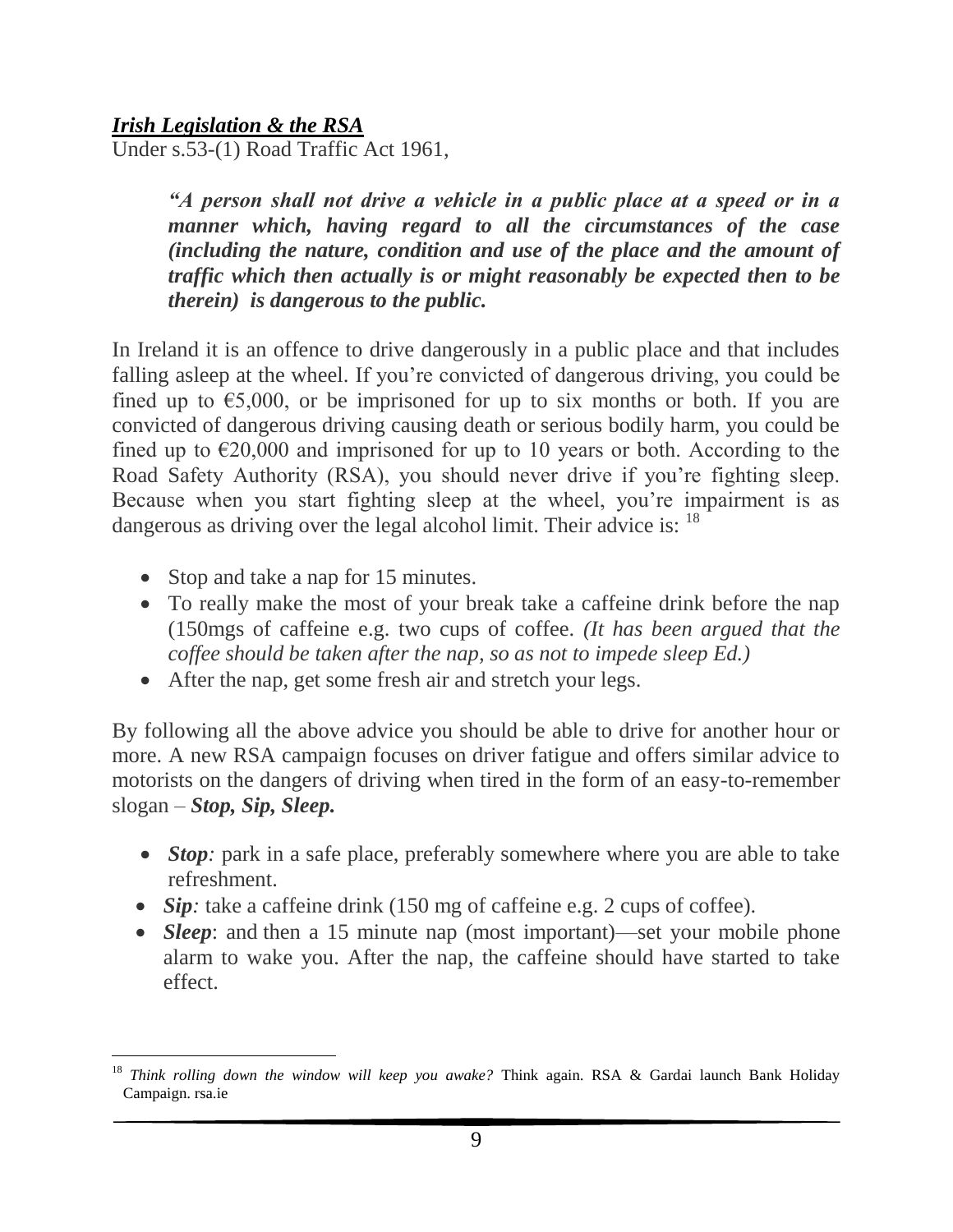By following all of the above advice you should be able to drive for another hour or so. However, these recommendations are really only to be used as a temporary remedy to avoid trouble, NOT as a technique to regularly drive longer hours for the purposes of work. Fatigue which is different to sleepiness is physical and mental impairment brought about by inadequate rest over a period of time; people need seven-eight hours' proper sleep every night and take appropriate breaks while at work in order to counteract the effects.

# *UK Law*

Under UK legislation (s.2 of the Road Traffic Act 1988) states:

*"A person is regarded as driving dangerously if the standard of driving falls below what would be expected of a competent and careful driver and it would be obvious to a competent and direful driver that driving in that way could be dangerous".* 

You must tell DVLA if you have: <sup>19</sup>

- Confirmed moderate or severe obstructive sleep apnoea syndrome (OSAS), with excessive sleepiness
- Either narcolepsy or cataplexy, or both
- Or any other sleep condition that has caused excessive sleepiness for at least 3 months - including suspected or confirmed mild Obstructive Sleep Apnoea Syndrome (OSAS).
- Medication that you're taking that has caused excessive sleepiness for at least 3 months (or has caused excessive sleepiness in the past)

You must not drive until you're free from excessive sleepiness or until your symptoms are under control and you're strictly following any necessary treatment. Any accident that occurs as a result of falling asleep at the wheel is usually classified as 'dangerous driving'. It can include driving aggressively, overtaking in dangerous locations and racing other vehicles. It also covers "driving when unfit, including having an injury, being unable to see clearly, not taking prescribed drugs, or being sleepy. Dangerous driving offences will be dealt with by the Magistrates' Court or Crown Court, depending on the seriousness. If you're found guilty, you could be hit with an unlimited fine, a driving ban and up to 14 years in prison. The standard of driving needs to become "careless" or "dangerous".

 $\overline{a}$ <sup>19</sup> Excessive sleepiness & driving. www.gov.uk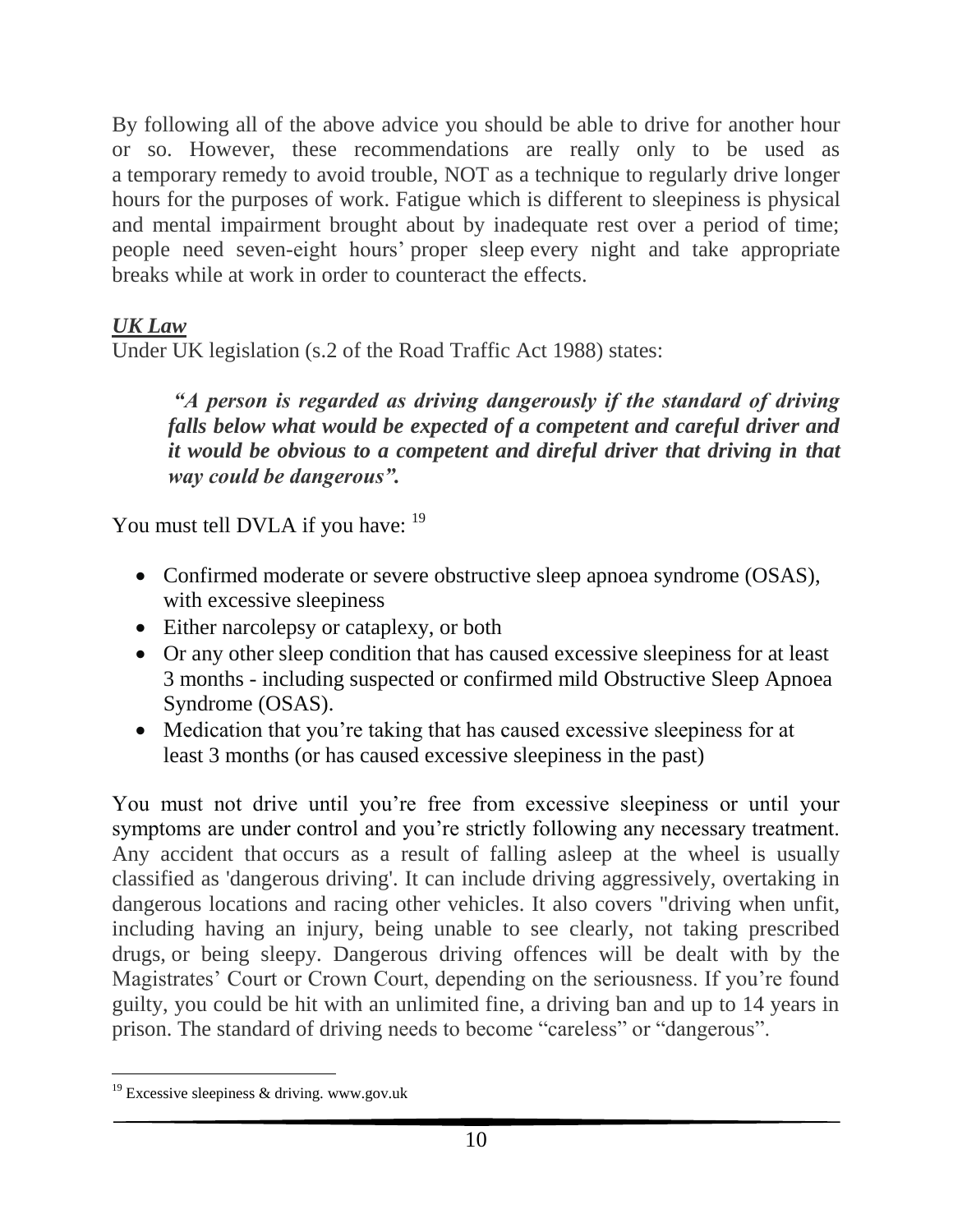When you drive whilst tired, your standard of driving may be perfect right up until the point it is not and it is in that small window that accidents can happen. Falling asleep will no doubt result in your standard deteriorating and, in some tragic cases, result in a fatality. The first aspect of the case that the court must consider is whether it falls into the category of being "carless" or "dangerous". Falling asleep is not sufficient alone to categorize it as dangerous as it is the standard of driving that results from falling asleep that is the important part. Just how bad did the standard get? Once the court has decided which category the case falls into, they will treat the fact that the motorist fell asleep as an aggravating factor of the case and this will have an impact on the penalty. It may come as a surprise to some, but death by careless driving (with sleep as an aggravating factor) can be dealt with in the magistrates' court where they would likely impose a high level community order. Whilst that is a possibility, the reality is that the case would more than likely be sent up to the Crown Court as the fatality increases the seriousness of the offence enough to warrant greater powers of sentencing (the maximum the Magistrates' Court can impose is 6 months in prison).

### *Driving Tired - Scotland*

A new campaign has been launched in Scotland to tackle the issue of driver fatigue. [The campaign has been devised by the Scottish Government and Road](https://roadsafety.scot/topics/driver-fatigue/?utm_source=twitter&utm_medium=PR&utm_campaign=driver-fatigue)  [Safety Scotland](https://roadsafety.scot/topics/driver-fatigue/?utm_source=twitter&utm_medium=PR&utm_campaign=driver-fatigue) on the back of statistics showing 14 people died on the country's roads due to fatigue in 2018 – 9% of all road deaths. However experts estimate that the real figure is much higher, with up to 30% of all collisions involving driver fatigue. The new integrated campaign will run on multiple channels including social media and TV. Among the key messages are that many of the counter measures drivers use – including opening a window and turning up the radio – have been shown to be ineffective. The advertising features a close-up of a tired driver's eye, with the road ahead reflected in it. After taking a long blink the road reappears in the eye, however the car drifts towards the centre of the road as the eye droops further and remains closed, resulting in a head on collision with another car and devastating consequences.

The campaign says:

*"We all know that we shouldn't drive when we're too tired, but sometimes weather, logistics, lack of alternatives or time constraints mean we do anyway.*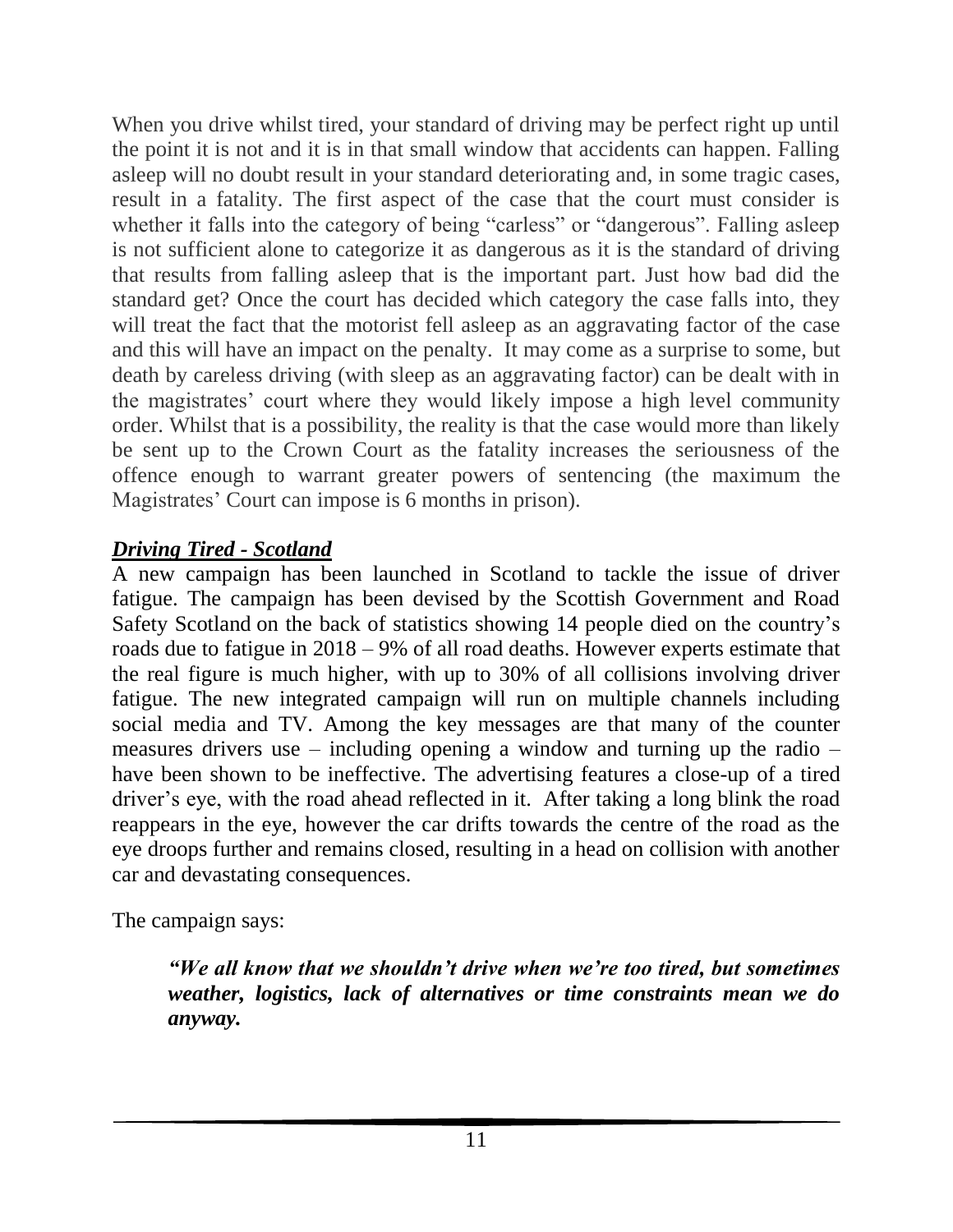*"However, driving while fatigued or sleepy leads to impairment of driving performance by increasing reaction times and reducing attention, compromising decision-making and our ability to control the vehicle***".** *"It's incredibly risky." <sup>20</sup>*

#### *Professor Jim Horne on Women v Men*

New research shows that, yes, perhaps women do need more sleep than men, but why? And, more importantly, how much more sleep do women need? Do women use their brains more than men? Multi-tasking can be mentally and emotionally draining, but could it also be the reason women need more sleep than men. According to researchers at the Loughborough University UK- based Sleep Research Center, women do use their brains more than men – so much more so that, yes, they do require more sleep. In an interview with the New York Post, the director of the U.K. Sleep Research Center, Jim Horne explains:

*"Women's brains are wired differently, so their sleep need will be slightly greater. Women tend to multi-task—they do lots at once and are flexible, and so they use more of their actual brain than men do,"*

#### *Quantifying Drowsy Driving*

The largest and most comprehensive naturalistic driving study to-date, the second Strategic Highway Research Program (SHRP2), was conducted by the Transportation Research Board from 2005 to 2016 and collected data at sites across the United States with varying geographic locations, both urban and rural roads, climate variation, and regional differences in transportation practices. The data set contains approximately 3,900 driver years from participants who ranged from 16 to 80 years old, with an estimated total of 2.5 million trip files. SHRP2 data offers an unparalleled view into the relationship between sleepy driving and crash risk. NHTSA is currently funding research with Westat, Inc., the University of Iowa, and the University of Wisconsin to explore drowsy driving in the SHRP2 data set. NHTSA hopes to better characterize the relationship between drowsy driving and crash risk and driver-critical reasons for crashes and near misses; understand variables that may help identify drowsy drivers in other data sets (e.g., fears); and identify individual differences that predict the likelihood of drowsy driving. NHTSA is also exploring these topics in New Jersey and Arkansas, the two States with drowsy-driving laws.

 $\overline{a}$ <sup>20</sup> *Driving tired kills, drivers in Scotland warned*. Road Safety GB, in association Think. roadsafetygb.org.uk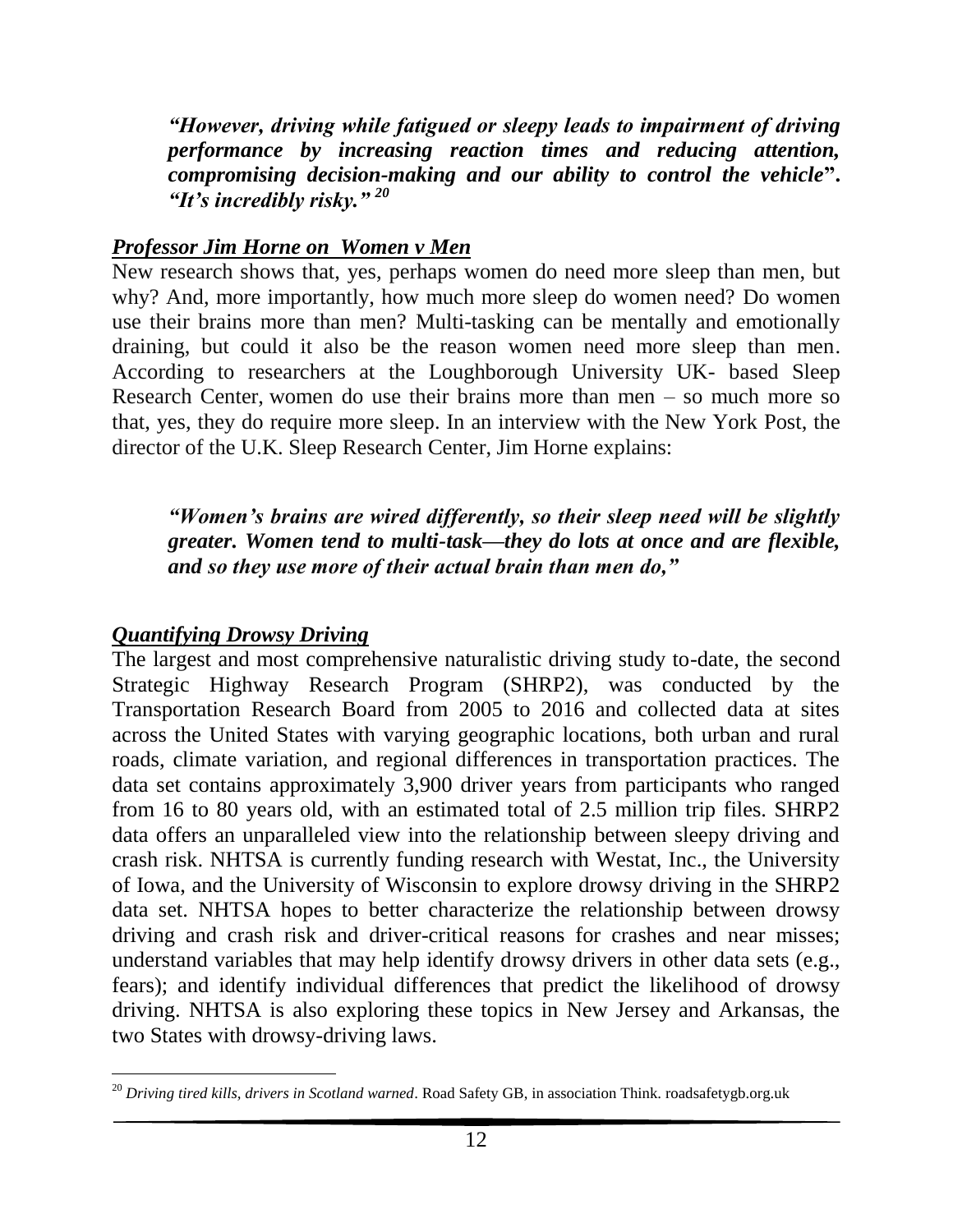This is an important step in designing and deploying education and other countermeasures that will affect the incidence of drowsy driving across the United States. <sup>21</sup> Beyond a national survey, collecting statewide drowsy driving data provides a powerful spotlight on the prevalence of drowsy driving within a State. Iowa posed drowsy-driving questions to people waiting in line at five different driver licensing stations as part of a statewide public awareness and attitude survey. Other States may explore how they too can better understand the attitudes and behaviour of drivers.

# *UK Study*

There's some seriously sleepy--and dangerous--driving going on in the UK. A new study conducted by [Brake](http://www.brake.org.uk/) and [Cambridge Weight Plan](http://www.cambridgeweightplan.com/)  $^{22}$  indicates that millions of people on the road are nodding off behind the wheel. The [study](http://www.brake.org.uk/latest-news/130711.htm) surveyed 1,000 drivers, and its results show that many UK drivers are ignoring signs of drowsiness while driving, putting themselves and others at risk for sleep-related accidents. Among the study's most alarming results are:

- 1 in 8 drivers (that's 4 million people!) has "nodded off" at the wheel**,**  for a period of 2-30 seconds. *(They're called micro-sleeps. Ed.).*
- 1 in 4 respondents said they will actually begin a drive while already feeling tired.
- More than three-quarters--86 percent--of drivers will not stop to rest if they begin to feel sleepy behind the wheel.
- Nearly a third**--**29 percent--of drivers decide to keep driving despite feeling drowsy.
- 13 percent of participants reported suffering from a sleep-related health problem**,** such as insomnia or sleep apnea, putting them at even particular risk for drowsiness while driving.

So, who is most at risk for dangerously tired driving? Young people and men seem to be particularly prone to this kind of behavior. Researchers found that more than half of drivers ages 18-24 are likely to start a drive while already feeling tired.

 $\overline{a}$ <sup>21</sup> *Asleep at the wheel – a national compendium of effects to eliminate drowsy driving.* US Department of Transportation. National Highway Transportation Safety Administration . nthsa.gov

<sup>&</sup>lt;sup>22</sup> Dr. Michael J. Breun, Clinical Psychologist, Board Certified Sleep Specialist. 10 August 2011- updated 9 October 2011.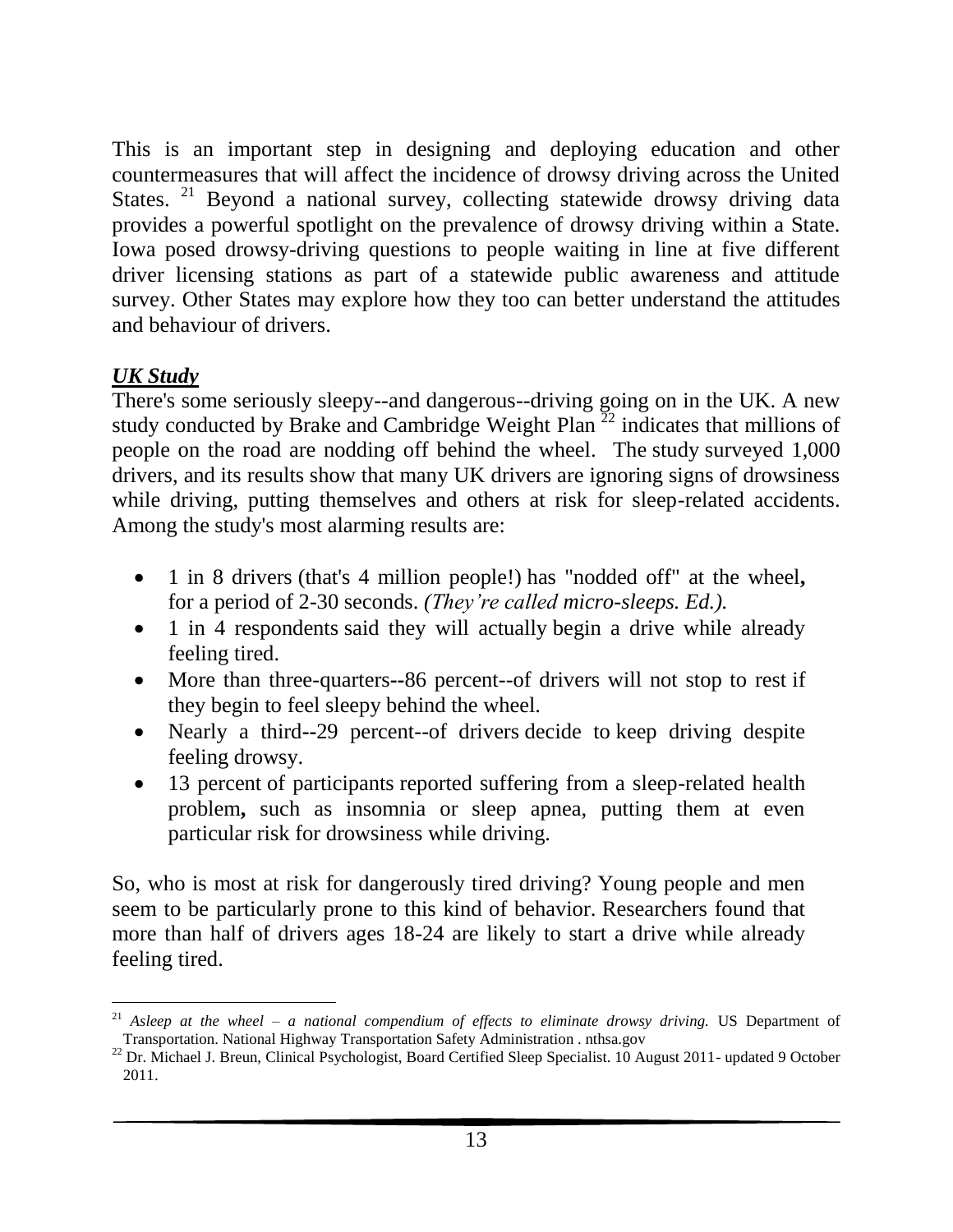Men are twice as likely as women to nod off while driving, and twice as likely to choose to drive while feeling drowsy. People often don't take [drowsy](http://www.theinsomniablog.com/the_insomnia_blog/2010/11/dont-get-caught-drowsy-driving-this-holiday-season.html)  [driving](http://www.theinsomniablog.com/the_insomnia_blog/2010/11/dont-get-caught-drowsy-driving-this-holiday-season.html) seriously enough.

The fact is, it can be as dangerous as driving drunk. Drowsy drivers share many of the same impairments as drunk drivers, including:

- Difficulty focusing
- Slowed reaction time
- Impaired judgment
- Increased moodiness (aka "Road Rage")

Sleepy driving is probably more commonplace than drunk driving, and it's unfortunately a great deal more acceptable. That's a dangerous combination. Estimates in the UK blame 1 in 5 fatal automobile accidents on drowsy driving; in the US, a recent [study](http://www.medicalnewstoday.com/articles/207052.php) found that 1 in 6 fatal crashes were likely caused by drowsy drivers. Sleep-related accidents can be particularly dangerous because a dozing driver often has almost no time to react by braking or otherwise avoiding a collision. Beware the temptation to think you can power your way through a long drive with the help of caffeine or energy drinks. These beverages--especially those caffeine and sugar-laden energy drinks--provide at most a quick fix, and have their own side effects that can pose problems for your driving, your sleep, and your health. In addition to often containing excessive amounts of caffeine, the ever-popular [energy](http://www.theinsomniablog.com/the_insomnia_blog/2008/10/sleep-energy-drinks.html)  [drinks](http://www.theinsomniablog.com/the_insomnia_blog/2008/10/sleep-energy-drinks.html) also are loaded with sugar. Sure, you'll get a short-term boost from a bottle of this stuff, but the sugar-crash that follows can make you feel even more tired, as well as jittery and anxious. A good, old-fashioned cup of coffee or tea can perk you up, but too much [caffeine,](http://www.theinsomniablog.com/the_insomnia_blog/2009/12/shift-worker-alert-curb-the-caffeine.html) especially later in the day, can interfere with your nighttime sleep, setting you up to feel drowsy the next day. You don't have to avoid these beverages altogether: a small cup of coffee or tea early in the day, ideally before 2 p.m., can give you the pick-me-up you're looking for without incurring the negative consequences of too much caffeine and sugar. Rather than relying on stimulants, follow these strategies to help keep you awake--and safe--on the road:  $^{23}$ 

 $\overline{a}$ <sup>23</sup> Dr. Michael J. Breun, Clinical Psychologist, Board Certified Sleep Specialist. 10 August 2011- updated 9 October 2011.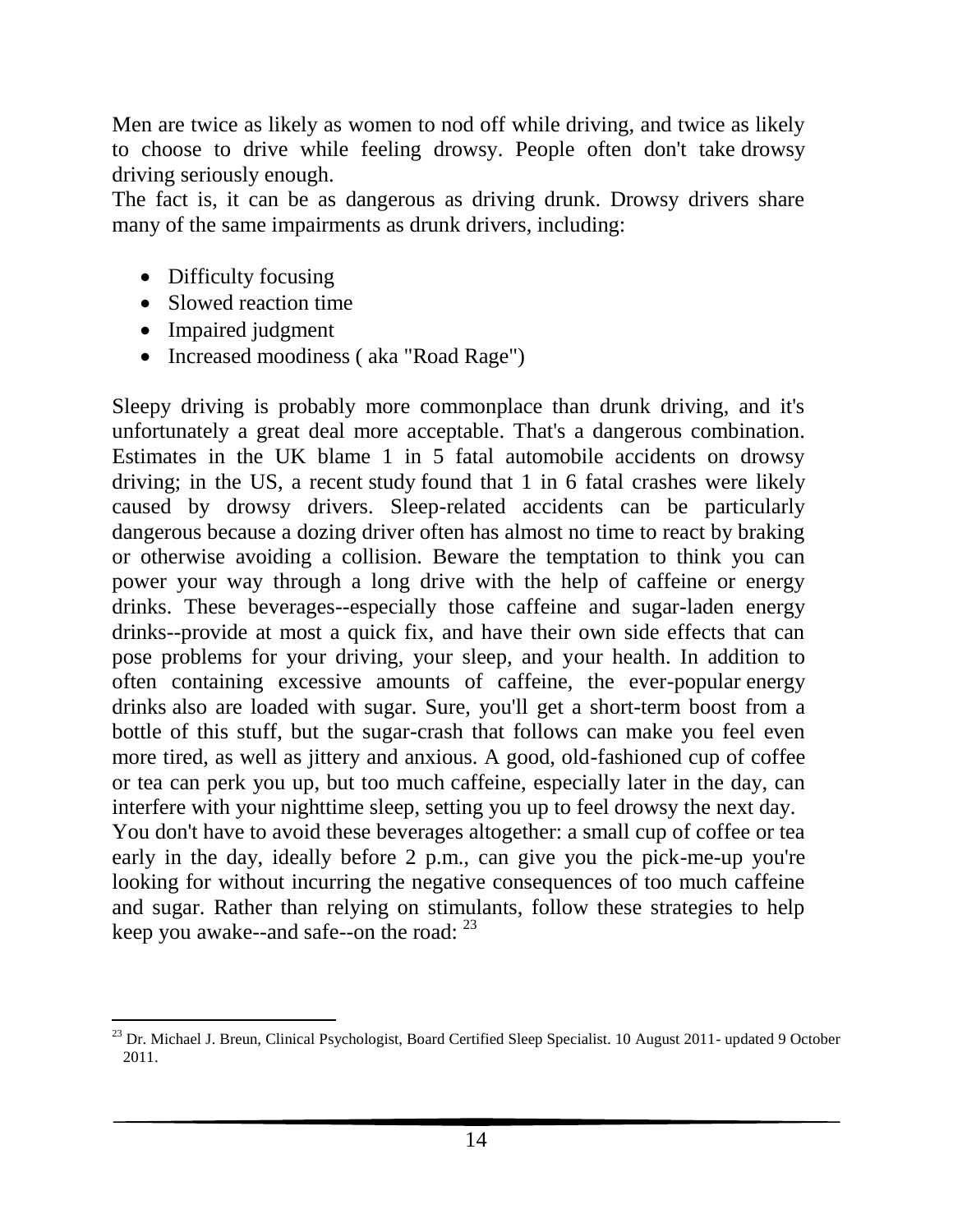- 1. *Rest up*. The simplest way to avoid the dangers of tired driving is to not allow yourself to fall behind in your sleep to begin with. If you know you'll be spending an extended period of time behind the wheel, plan ahead for some extra sleep. When planning your schedule for long drives, be sure to include time for rest breaks along the way.
- 2. *Take breaks***.** Driving for hours on end is fatiguing, and the monotony can make you feel even more tired. Don't drive for more than a couple of hours without a 15-minute break. Take a few minutes to stretch, walk a bit, and get some fresh air.
- 3. *Don't fight your drowsiness.* If you feel the signs of sleepiness coming on, stop driving. Find a safe, legal and comfortable place to rest until you're able to continue your trip safely.
- 4. *Don't ignore chronic tiredness*. It's dangerous to ignore signs of sleepiness while driving, but frequent daytime tiredness should never be ignored, no matter what the circumstances. If you're regularly sleepy during the day, talk to your doctor.
- 5. *Choose a safe, well-lit place for a nap*. Drink a cold 6 oz. cup of drip coffee. Close your eyes for 25 minutes and nap - set an alarm on your phone.

When you wake, you will have reduced your sleep drive and the caffeine will kick in. You will be good for at least two hours**.** For safety's sake; it's time to start taking drowsy driving seriously, and to be honest about our own individual limitations while on the road. At the end of the day, there is no substitute for a good night's sleep. If you're having trouble sleeping, see your doctor. If think you just don't have time to sleep, think again. <sup>24</sup>

#### *Further Studies*

In a research article entitled *"Evaluation of 'In-Car' Countermeasures to Sleepiness: Cold Air and Radio"*, <sup>25</sup> opening the vehicle's window or listening to the radio/compact disc were among the most commonly used "helpful" methods employed by drivers for countering the effects of sleepiness.

l <sup>24</sup> Dr. Michael J. Breun, Clinical Psychologist, Board Certified Sleep Specialist. 10 August 2011- updated 9 October 2011.

 $^{25}$  L. A. Reyner & J. A. Horne, (Loughborough University. GB.)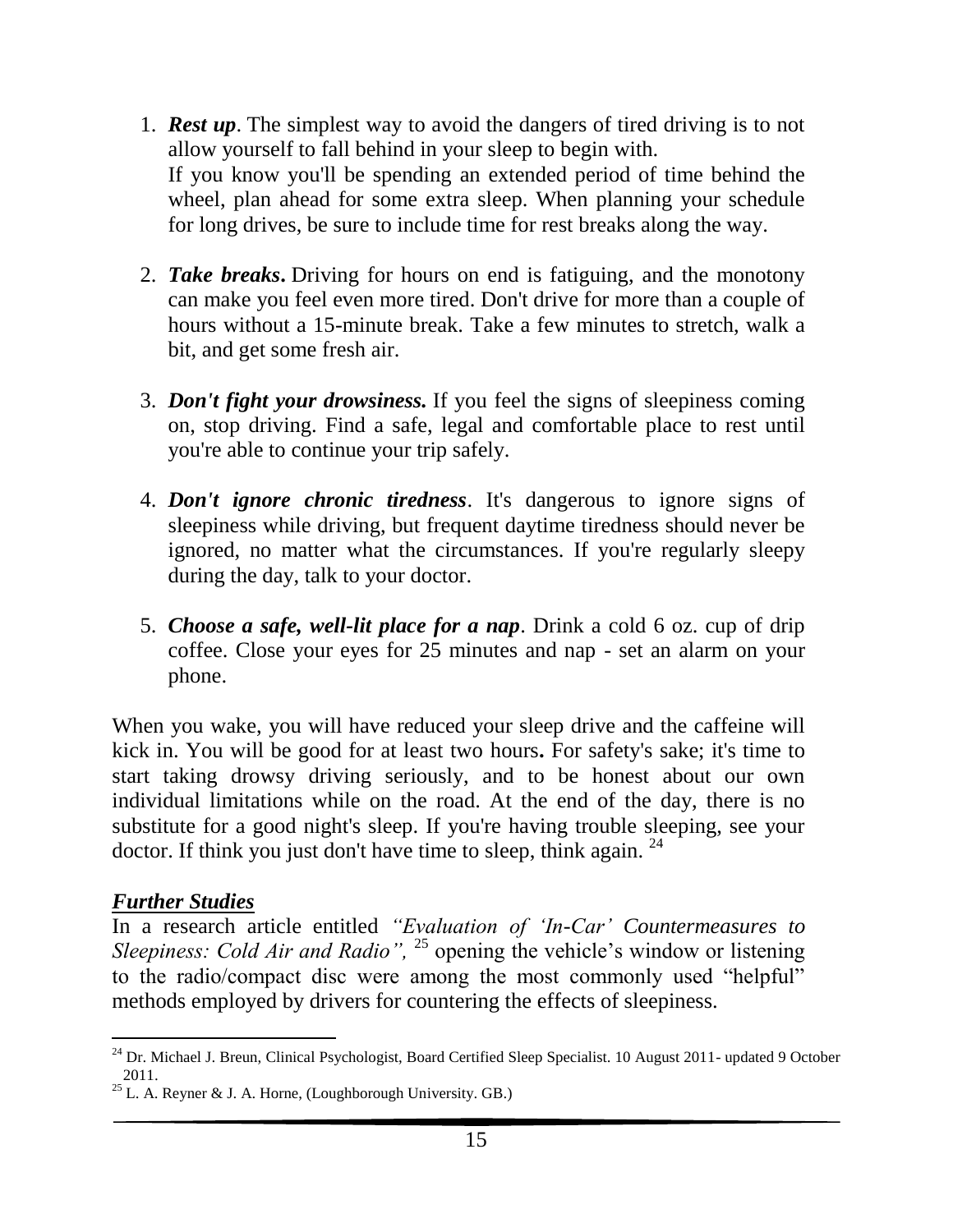The article goes on to say there is little scientific evidence to support the efficacy of these putative "in-car" countermeasures to sleepiness. Professor Jim Horne, Head of the Sleep Research Laboratory, Loughborough University UK advising the Road Safety Authority (RSA) Ireland has said that driver tiredness and fatigue could be a contributory factor in one in five crashes in Ireland. Research conducted on behalf of the RSA in December 2009, revealed that over one in ten drivers in Ireland (12%) have admitted falling asleep, or nodding off while driving. The European Transport Safety Council (ETSC) state that driver fatigue is conservately estimated to be a factor in about 20% of road crashes in Europe. Furthermore, their incidence increases with the degree of seriousness of the crash. Fatigue is disproportionately represented in single vehicle crashes (25% of such crashes) but head-on collisions could also be fatigue related to a far greater extent than other types of crashes. According to Vic Road, Victoria, Australia, 21% of fatal crashes are thought to be fatiguerelated and about 30% of severe single vehicle crashes in rural areas are believed to be linked to driver fatigue.

### *Driver Fatigue - The Silent Killer <sup>26</sup>*

Fatigue is the physical and mental impairment brought about by inadequate rest over a period of time. Ideally, each individual needs seven / eight hours of sleep each night. Drivers who are suffering from a sleep debt are at risk of "nodding off" whilst driving and substantially increasing their risk of being involved in a crash. If a driver persists in fighting sleep while driving the impairment level is the same as driving while over the drink drive limit. Eventually a driver will drift in and out of consciousness and experience 'micro sleeps' which can last for up to 10 seconds or more. Drivers can have a micro sleep with their eyes wide open. If a driver has a 'micro sleep' for just four seconds while travelling at a speed of 60mph, the car will have travelled 117 yards (351 feet) and he is totally oblivious to his surroundings and without proper control of his vehicle Tiredness related collisions are also 3 times more likely to be fatal or result in a serious injury because of the high impact speed and lack of avoiding action.

#### *Conclusion*

If you don't get enough sleep it will affect your ability to function in several different ways any of which can have dangerous consequences when you're driving.

 $\overline{a}$ <sup>26</sup> rsa.ie